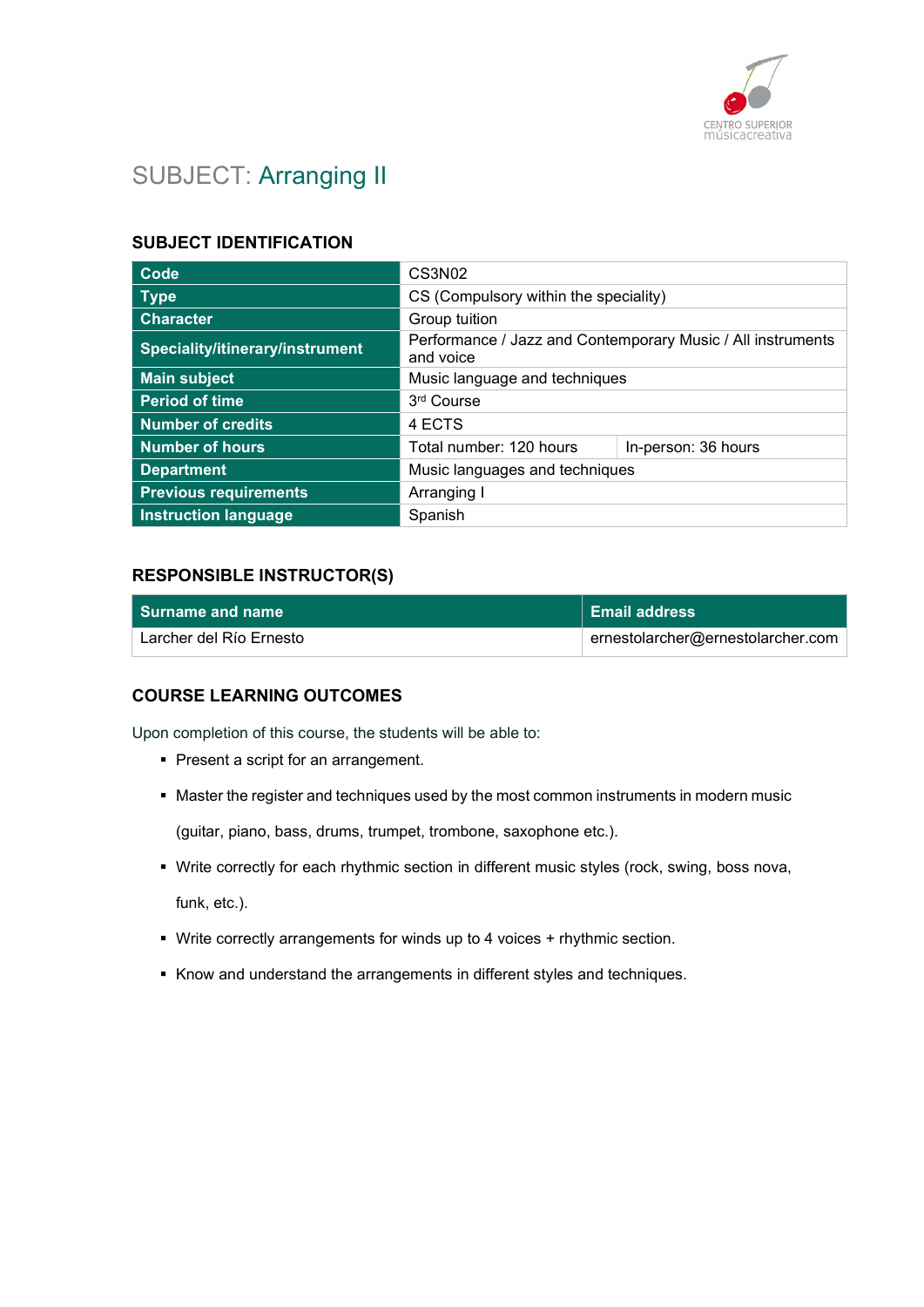

### COURSE CONTENT

| <b>Thematic block</b>           | <b>Theme/Repertoire</b>                                                                                                                                                                                         |
|---------------------------------|-----------------------------------------------------------------------------------------------------------------------------------------------------------------------------------------------------------------|
| I. Present an arrangement       | Theme 1. Parts of an arrangement.                                                                                                                                                                               |
|                                 | Theme 2. Presentation of scripts.                                                                                                                                                                               |
| II. Instruments and notation    | Theme 3. Rhythmic section and wind instruments.                                                                                                                                                                 |
| III. Writing in voices          | Theme 4. Voice writing techniques: parallel, opposed, and oblique<br>movement. Melodic paraphrasing.                                                                                                            |
| <b>IV. Voices harmonization</b> | Theme 5. Writing techniques for 3 voices: main notes and passing<br>notes. Open and close position.                                                                                                             |
|                                 | Theme 6. Writing techniques for 4 voices: main notes and passing<br>notes (tonicization, reharmonization, modal exchange etc.). Open<br>and close position. Drop 2, Drop 2-4. Substitutions 9-1, 6-5, 6-7, etc. |

### STUDENT´S STUDY HOURS PLANNING

| <b>Activity type</b>                                           | <b>Total hours</b>  |
|----------------------------------------------------------------|---------------------|
| <b>Theoretic activities</b>                                    | 9,7 hours           |
| <b>Practice activities</b>                                     | 14,7 hours          |
| Other mandatory training activities (seminars, workshops etc.) | 9,6 hours           |
| <b>Test taking</b>                                             | 2 hours             |
| <b>Student self-study hours</b>                                | 60 hours            |
| <b>Practice preparation</b>                                    | 24 hours            |
| Total studying hours                                           | $36+84 = 120$ hours |

### **METHODOLOGY**

| <b>Theoretical activities</b>                                                | Theoretical/conceptual explanations and analysis of different<br>examples coming from all the most relevant music styles.                                                                       |
|------------------------------------------------------------------------------|-------------------------------------------------------------------------------------------------------------------------------------------------------------------------------------------------|
| <b>Practical activities</b>                                                  | Practical application of what has been studied in class through<br>transcriptions, collective group intonation, performance with<br>instrument, sight-reading, rhythms and melodies composition |
| <b>Other training mandatory</b><br>activities (workshops,<br>seminars, etc.) | Meet the Artist sessions, concerts, rehearsals, and thematic sessions<br>with visiting professors                                                                                               |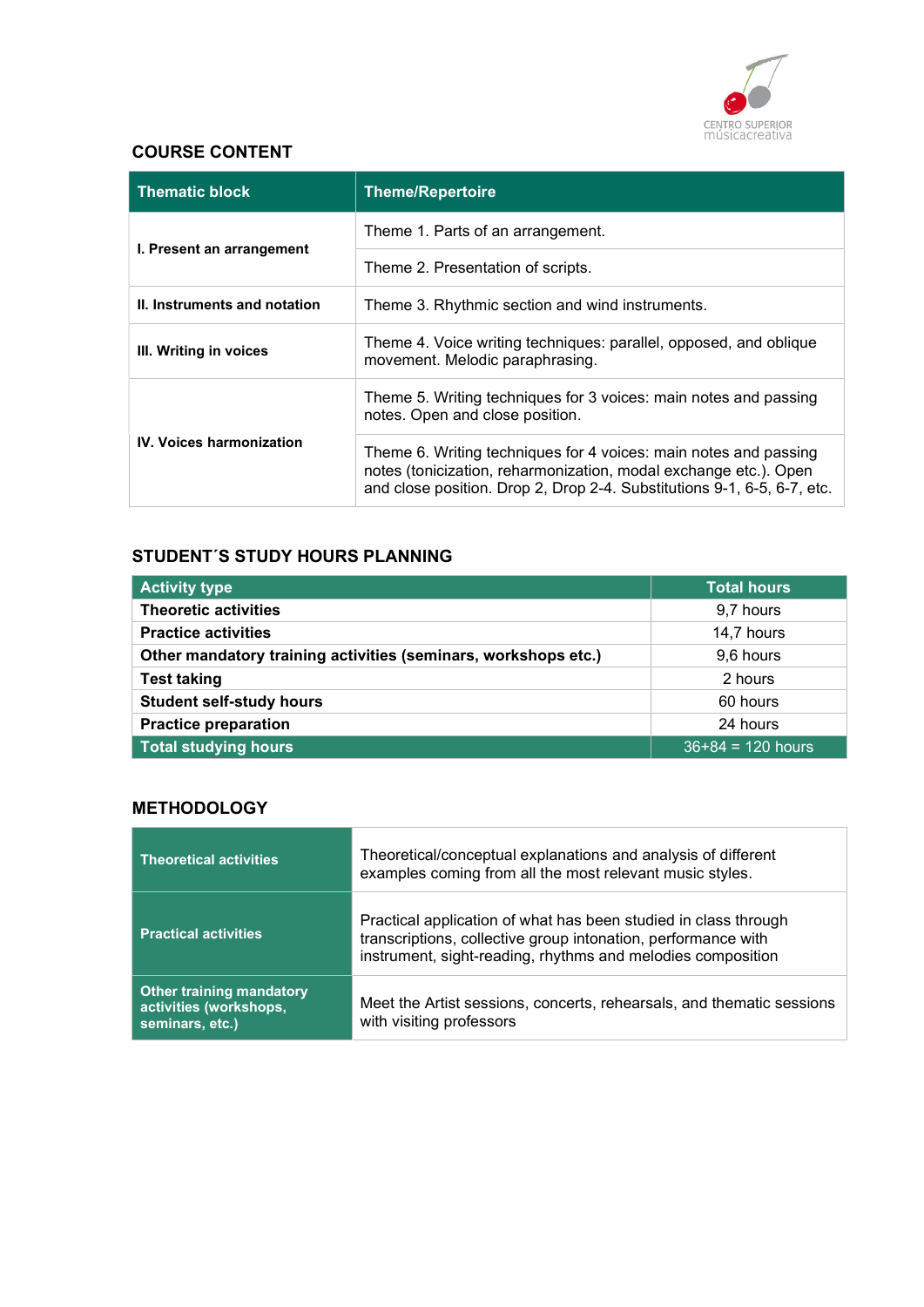

### ASSESSMENT TOOLS

| <b>Theoretical activities</b>                                                   | Participation: The students must actively participate in class, proving<br>interest and/or understanding of the content covered.<br>Continuous evaluation: The students must fulfil the requested<br>assignments during the whole academic course, proving research<br>ability and practice synthesis skills concerning theoretical concepts in<br>performance.                                                                                                                                                                                                                           |
|---------------------------------------------------------------------------------|-------------------------------------------------------------------------------------------------------------------------------------------------------------------------------------------------------------------------------------------------------------------------------------------------------------------------------------------------------------------------------------------------------------------------------------------------------------------------------------------------------------------------------------------------------------------------------------------|
| <b>Practical activities</b>                                                     | <b>Participation:</b> The students must actively participate in class, proving<br>interest and/or understanding of the content covered.<br>Continuous evaluation: The students must fulfil the requested practical<br>assignments during the whole academic course based on to team-<br>work dynamics and also prove writing and oral skills.<br>Performance exams: The students must take at least two exams<br>during the academic course in order to show the practical skills<br>acquired and the practical assimilation of the course contents,<br>following the tests instructions. |
| <b>Other educational mandatory</b><br>activities (workshops,<br>seminars, etc.) | Participation: The students must actively participate in the different<br>relevant events as considered by the instructor or by the degree<br>coordinators.                                                                                                                                                                                                                                                                                                                                                                                                                               |

### ASSESSMENT CRITERIA

| <b>Theoretical activities</b>                                                | To develop in a reasonable way a conceptual-theoretical<br>framework and analyse consequently examples from the most<br>relevant music styles.                                          |
|------------------------------------------------------------------------------|-----------------------------------------------------------------------------------------------------------------------------------------------------------------------------------------|
| <b>Practical activities</b>                                                  | To apply practically the skills developed in class through<br>transcriptions, group intonation, instrument performance, sight-<br>reading and through rhythms and melodies composition. |
| <b>Other training mandatory</b><br>activities (workshops,<br>seminars, etc.) | To attend and participate in the relevant events for their education<br>(Meet the artists sessions, invited professors sessions, concerts<br>and rehearsals)                            |

### GRADE DETERMINATION SYSTEM Grade determination system in continuous assessment

|                       | <b>Grade percentage</b> |
|-----------------------|-------------------------|
| Participation         | 20%                     |
| Continuous assessment | 20%                     |
| Mid-term exam         | 30%                     |
| Final exam            | 30%                     |
| Total                 | 100%                    |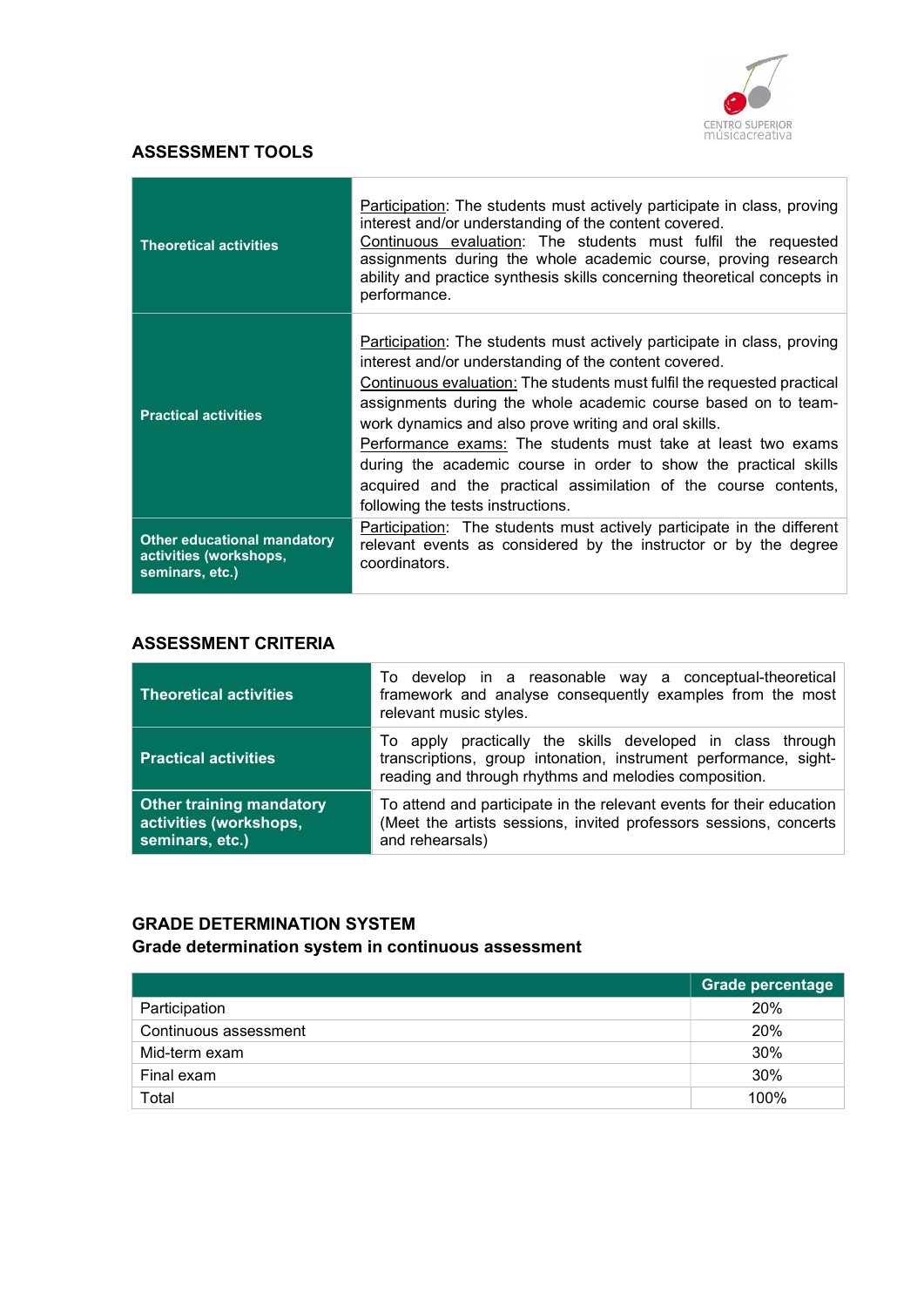

#### Grade determination system in cases of loss of continuous assessment right

|            | <b>Grade percentage</b> |
|------------|-------------------------|
| Final exam | 80%                     |
| Total      | 80%                     |

#### Grade determination system for the extraordinary assessment call

|             | Grade percentage |
|-------------|------------------|
| Retake exam | 100%             |
| $\tau$ otal | 100%             |

#### Grade determination system for students with disabilities

In principle, the grade determination system for students with disabilities will be carried out following the criteria set for the rest of the students, ensuring equal opportunities and conditions for all the students. However, if necessary, the instructor in charge will take into account the type of disability of the concerned student. Should the situation apply, the assessment conditions will be adapted in accordance to the limitations of the corresponding disability.

These considerations will be established once the concerned student enrols in the corresponding courses. For the official records, the student and/or the student representative will be requested to present the corresponding disability report for the official accreditation.

|                       | Grade percentage |
|-----------------------|------------------|
| Participation         | 20%              |
| Continuous evaluation | 20%              |
| Mid-term exam         | 30%              |
| Final exam            | 30%              |
| Total                 | 100%             |

### RESOURCES AND DIDACTIC MATERIAL

#### Campus virtual https://musicacreativa.classlife.education/

#### Bibliography

| <b>Tittle</b>    | Jazz Arranging and Composing                  |
|------------------|-----------------------------------------------|
| <b>Author</b>    | <b>Bill Dobbins</b>                           |
| <b>Publisher</b> | Avance Music                                  |
|                  |                                               |
| <b>Tittle</b>    | Técnicas de arreglos para la orquesta moderna |
| <b>Author</b>    | Enric Herrera                                 |
| <b>Publisher</b> | Antoni Bosch                                  |
|                  |                                               |
| <b>Tittle</b>    | The Contemporary Arranger                     |
| <b>Author</b>    | Don Sebesky                                   |
| <b>Publisher</b> | Alfred                                        |